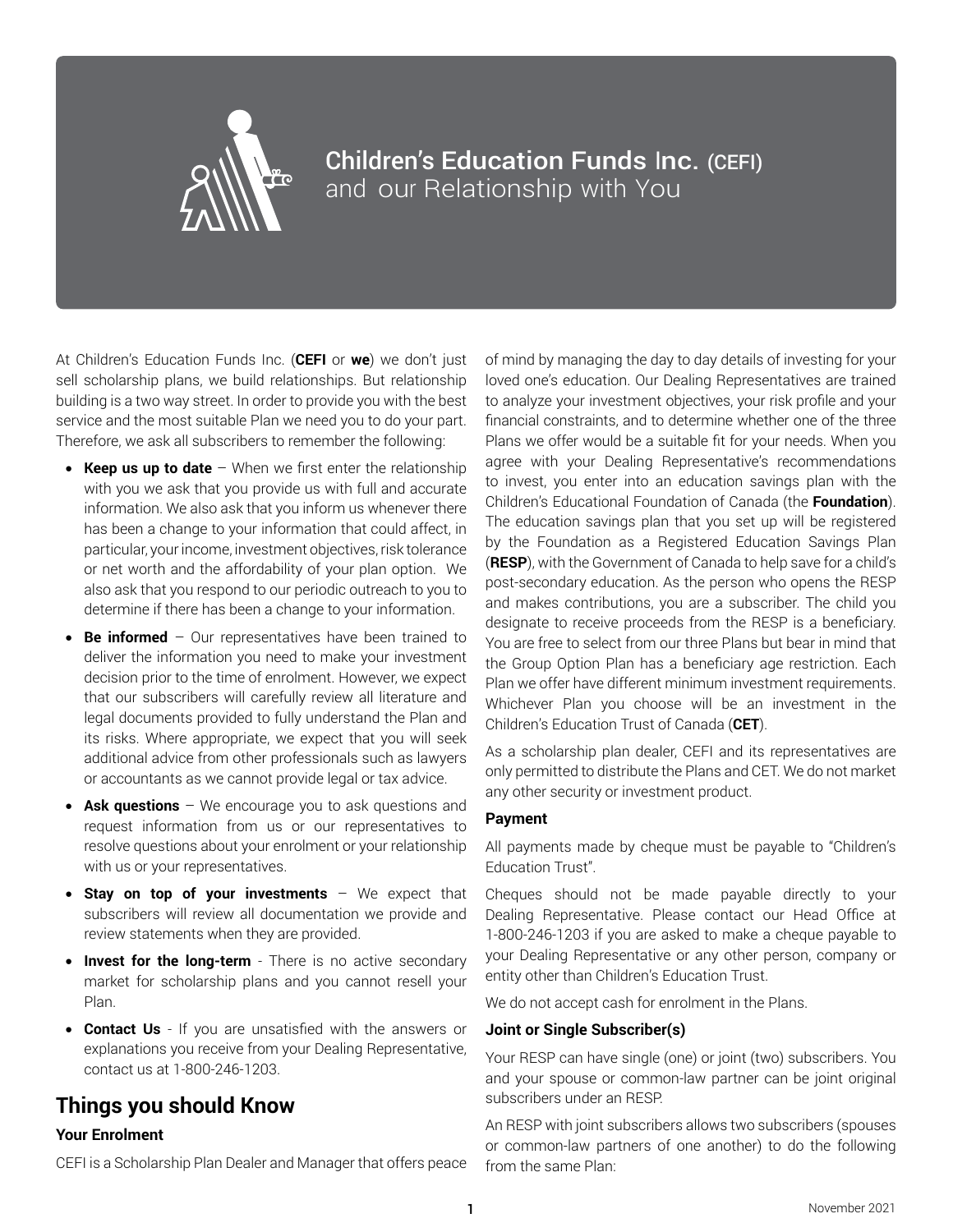- make withdrawals
- make contributions
- request changes to the RESP

As a joint account subscriber, you share access to the RESP and both subscribers have a right to the information on file.

You're also jointly responsible to make up missed contributions (if you are required to make ongoing contributions) and/or fees associated with the RESP.

Before you open a joint RESP, talk about it with your spouse or common-law partner. Make sure you both agree on how you'll manage the RESP. There are possible risks and benefits associated with having your RESP held jointly with your spouse or common-law partner; especially in the event of a separation or divorce. We encourage subscribers to seek independent legal advice on how to handle a CET RESP in the event of divorce or separation.

In the case of divorce or separation, you can remove a joint subscriber if both subscribers agree to that decision or you can continue to be joint subscribers.

Requests to change the subscriber of your RESP must be made to us in writing and accompanied by the appropriate paperwork.

# **Borrowing to Invest**

Using borrowed money to finance the purchase of our Plans involves greater risk than a purchase using cash resources only. If you borrow money to invest in one of our Plans or use a credit card, your responsibility to repay the loan, including your credit card debt, and pay interest as required by its terms remains the same even if you discontinue investing in our Plans.

# **Risks you Should Know About**

Your RESP is an investment in your chosen Plan and CET. It is therefore is subject to the investment and other risks associated with the Plan. These risks are described in the Prospectus for the Plan and in the Plan Summary, which your dealing representative will provide to you before you open your Plan. You should read these risks carefully to understand the nature of your investment.

Important matters for you to keep in mind about your RESP when deciding to establish an RESP include:

### **No Regulatory or Insurance Guarantee**

No securities regulatory authority has assessed the merits of any of the Plans. Unlike bank accounts or GIC's, scholarship plans are not covered by the Canada Deposit Insurance Corporation, or any other government deposit insurer. Moneys invested are held in trust by The Bank of Nova Scotia Trust Company.

### **Scholarships and Sales Charges**

There are three Plan types available through CEFI, each with different characteristics and risks.

Two of the Plans offer a potential return of all or a portion of the Sales Charge. This Sales Charge return is not guaranteed.

Under the Group Option Plan, a student may be eligible to receive part of or an amount equal to the Sales Charges initially paid with the first, second and third EAPs. However, these payments are not guaranteed and depend on eligibility of the beneficiary and what funds are available in the Scholarship Enhancement Fund when your beneficiary starts receiving payments. Under the Group Option Plan, the amount of a Scholarship will depend upon the number of Units purchased, the amount of investment income earned and the number of qualified students in any given year as well as the amount available in the Scholarship Enhancement Fund.

Under the Achievers Plan, you may be eligible to receive a rebate of a portion of sales charge paid in the event that you choose to reduce your Plan Contribution Target or you elect to cancel or transfer your plan to another RESP before you have reached your Plan Contribution Target. The amount of a Scholarship under the Achievers Plan will also depend upon the amount of investment income earned and the amount available in the Enrichment Fund.

If you have chosen the Self-Initiated Option Plan, there is no option for return of your Sales Charge and there are no top-up payments available.

The actual dollar amounts available for Scholarships cannot be predicted and past performance is not necessarily an indicator of future investment income or Scholarship amount available. Payments from the Scholarship Enhancement Fund and Enrichment Fund Accounts are not guaranteed.

In the case of a Group Option Plan, payments from the Scholarship Enhancement Fund Account are not guaranteed. You must not count on you or your Beneficiary receiving a payment from the Scholarship Enhancement Fund Account. Payments will only be made if there is money in the Scholarship Enhancement Fund Account in respect of your Beneficiary Group. If there is a payment, you and/or your Beneficiary may get less than what has been paid in the past. We cannot tell you in advance if your Beneficiary will qualify to receive any Scholarships, or will receive any Scholarship 'top-up' payments, or whether you will receive any payments toward a return of the sales charges, or how much will be received. We do not guarantee the amount of any payments or that they will cover the cost of your Beneficiary's post-secondary education. Please read CET's prospectus for full details on what can affect Scholarship Enhancement Fund payments.

In the case of an Achievers Plan, payments from the Enrichment Fund Account are not guaranteed. You must not count on receiving a payment from the Enrichment Fund Account. Payments will only be made if there are funds in the Enrichment Fund Account in respect of Beneficiaries who are receiving EAPs that year. If there is a payment, you may get less than what has been paid in the past. You may also get less than what is paid to Beneficiaries in other years. Please read CET's prospectus for full details on what can affect Enrichment Fund payments.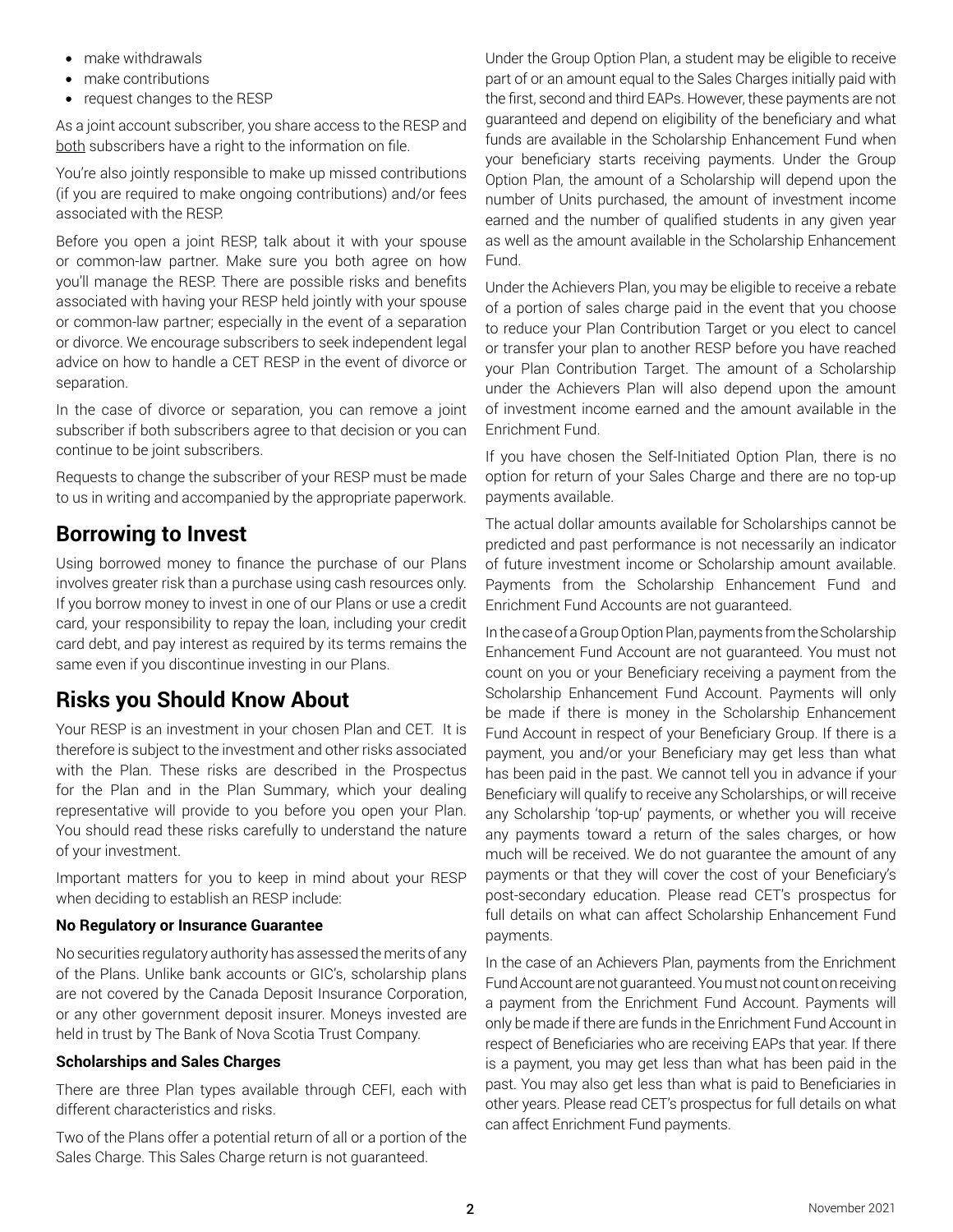# **Investment Risks**

The money you pay into the Plans and income earned on it are mainly invested in conservative, guaranteed fixed interest rate investments, equities and principal-protected variable rate securities. Income can be invested in equities and higher risk corporate debt securities. For these and variable rate securities, the primary risks are:

- interest rate risk,
- credit risk, and
- price risk

A rise in interest rates may lower the value of corporate debt securities, while a decrease in interest rates may raise the value. Credit risk refers to the borrowing company's ability to pay interest and repay principal. With variable rate securities, principal is guaranteed, but the value of the securities and amount of interest payable may fluctuate up or down. There is no way of knowing whether these investments can be sold. These are intended to be for the long term, bought on a "buy and hold" basis. Prices of equities can go up or down and tend to have greater risk and price volatility than fixed interest rate investments.

### **One Time or Large Contribution**

Making a one-time or other large contribution may make you ineligible for the entire government grant. You may contribute up to \$50,000 in one year, or a lesser amount that will fulfill your contribution schedule and lifetime RESP contribution limit. While such a contribution may maximize your income potential, you risk not attracting the full amount of government grants otherwise available over the entire eligible contribution period.

# **Early Withdrawal, Default or Termination of your RESP**

Early withdrawal from, termination or a default under your RESP will generally have negative financial consequences for you, unless you cancel under the right to cancel within 60 days of your agreement. If you withdraw, default or terminate your RESP after the expiry of this 60 day right, part of your contributions will be paid back to you (Contributions less Sales Charges paid to the date of your withdrawal (in the case of a Group Option Plan or Self-Initiated Option Plan), government grants, fees paid in respect of your RESP, all income earned on your contributions, and, if applicable, any insurance premiums paid).

Your maximum life time CESG grant amount will also be reduced by the amount returned. For the remainder of the calendar year and the following 2 years, you will not be eligible to receive new Additional CESG grants but you will still be eligible to receive new Basic CESG grants.

### **Group Option Plan Missed Contributions**

If you've missed contributions in the Group Option Plan and want to stay in the Plan, you'll have to make up the contributions. You'll also have to make up what the contributions would have earned if you had made them on time. This can be costly. If you have difficulty making contributions, you have options that you can choose in order to keep your RESP investment. You can

reduce or suspend your contributions, transfer to another RESP or close your Plan. Restrictions and fees apply. Some options will result in a loss of earnings and grants. If you suspend contributions and don't take any action within 36 months, CEFI will automatically transfer your Group Option Plan to the Self-Initiated Option Plan. You will then have the option to transfer back to the Group Option Plan for up to two years after the date of transfer as long as it is prior to the original Maturity Date of the Group Option Plan.

## **Missing a Deadline**

If you or your Beneficiary miss a deadline, this can limit your options later on. You could also lose the earnings on your investment. The three key deadlines are:

### • **60 days before Date of Maturity**

You have until 60 days before the Date of Maturity to make certain changes to your Plan. This includes switching a plan, changing the maturity date if your plan beneficiary wants to start their program sooner or later than expected and transferring to another RESP. Restrictions and fees apply.

• **Date of Maturity**

You have until the Date of Maturity to change the plan beneficiary. Restrictions and fees apply.

### • **August 1 for EAPs**

If your Group Option Plan beneficiary qualifies for an EAP, they must apply by August 1 before their second, third and fourth years of eligible studies to receive a payment for that year. Otherwise, your plan beneficiary may lose this money.

### **Beneficiary Does Not Attend a Post-Secondary Program**

With the Group Option Plan, the Self-Initiated Option Plan and the Achievers Plan, if a beneficiary does not attend a Post-Secondary Program within the necessary time limits or if you terminate the Plan before the date the beneficiary is due to begin post-secondary education, the beneficiary will not receive any Scholarships.

However, under the Self-Initiated Option Plan or Achievers Plan you may, subject to the Income Tax Act, be able to transfer some or all of the income earned into an eligible RRSP or RDSP or make a cash withdrawal. Cash withdrawals will be taxed at 20% over and above your regular tax rate. Certain provinces may have additional taxes.

If you are under the Group Option Plan you would first have to transfer to the Self-Initiated Option Plan to become eligible for any of the above options. Such a transfer would result in the termination of any insurance purchased and the loss of all insurance premiums paid.

Under the Group Option Plan, all investment income earned will be deposited to the particular Scholarship Fund and will be added to the amount available for the payment of Scholarships to other Beneficiaries with the same Year of Eligibility as your Beneficiary.

For Subscribers under the Self-Initiated Option Plan or Achievers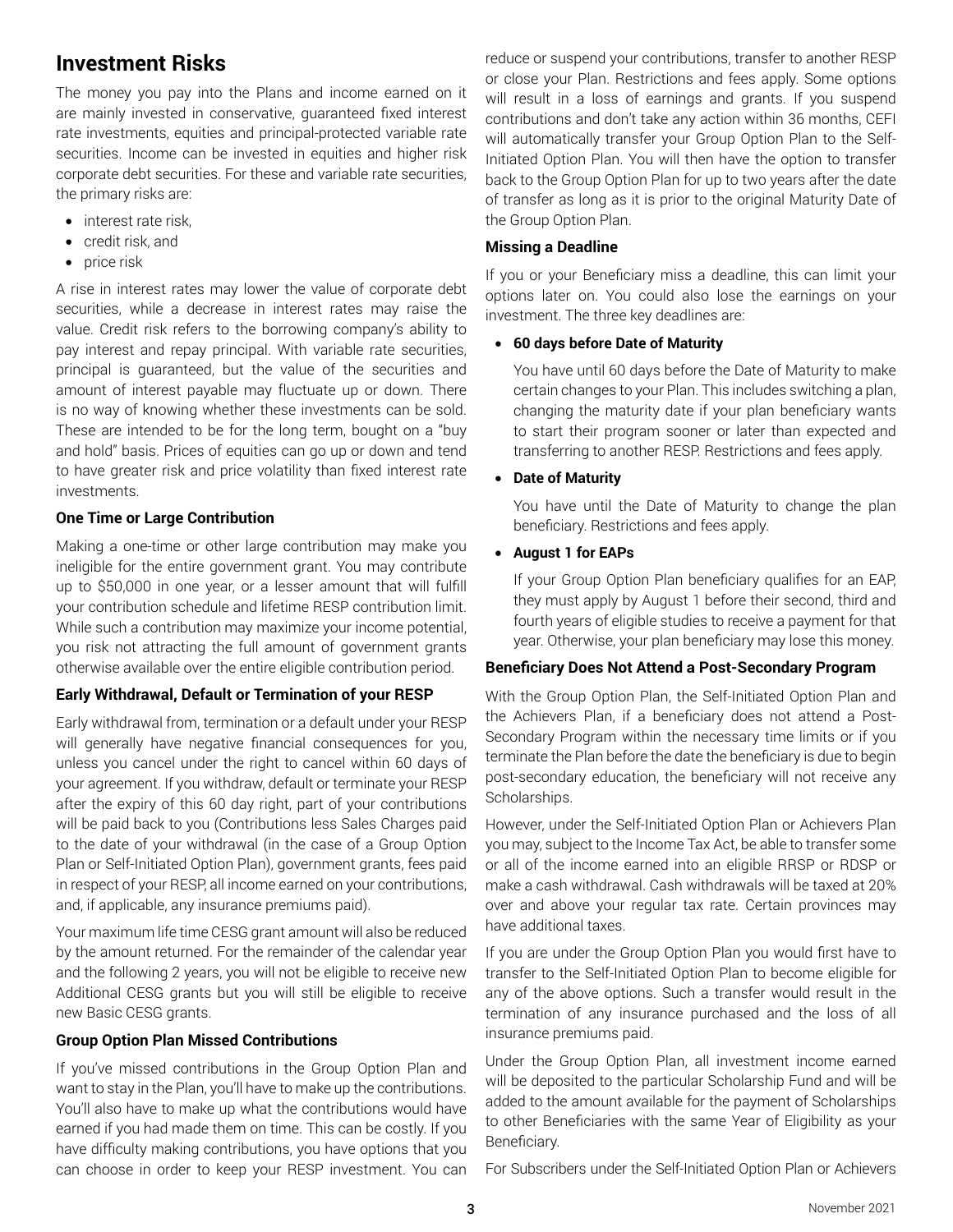Plan who do not qualify for a return of their investment under the Income Tax Act, all interest earned on savings will be lost and paid to a designated educational institution.

Contributions, net of applicable fees, will be returned to the Subscriber in any event.

## **Beneficiary Does Not Enroll for a Subsequent Academic Year**

If your Beneficiary under the Group Option Plan becomes a qualified student but does not enroll for a second academic year of a Post-Secondary Program and does not apply to the Foundation to have payments deferred, he or she will lose the Scholarship payable for that year and all subsequent years. This amount will remain in the Fund and will increase the amount of Scholarships paid to other qualified students with the same Year of Eligibility.

### **Grant Monies**

Under the Group Option Plan, if your Beneficiary is qualified but does not enroll in a Post-Secondary Program at the Date of Maturity, the grants must be repaid to the government. The remaining investment income earned on the grants can only be paid in certain ways specified under the Income Tax Act or to a designated educational institution.

If you terminate your Group Option Plan for any other reason, the grant (other than investment income earned on the grants, which will be treated in the same manner as any other earnings being paid out of a Plan) will be repaid to the government and the contributions, less Sales Charges paid to the date of your withdrawal, government grants, fees paid in respect of your RESP, all income earned on your contributions, and, if applicable, any insurance premiums paid, will be returned to you. The income earned on the contributions will also be reallocated among the remaining Beneficiaries in your Group Option Plan Pool.

Under the Self-Initiated Option Plan and Achievers Plan, if your Beneficiary is not enrolled in a Post-Secondary Program upon maturity, or at the end of the deferral period, contributions, less Sales Charges paid to the date of your withdrawal, government grants, fees paid in respect of your RESP, all income earned on your contributions, and, if applicable, any insurance premiums paid, may be returned to you, but grants (other than investment income earned on the grants, which can only be paid in specified ways under the Income Tax Act or to a designated educational institution) must be repaid to the government.

Generally speaking, when you withdraw contributions from your Plan for non-educational purposes, any grant monies that those contributions attracted must be repaid to the government, which in some cases could negatively affect your Beneficiary's eligibility for the grant.

### **Contributions Allocated to Income**

Under the following circumstances, a portion of your contributions may be required to be allocated to income:• a change in your contribution schedule under the Group Option Plan;

- the payment of interest for the period between the retroactive enrolment date and the application date in the event of retroactive enrolment;
- advancing your Beneficiary's year of eligibility to a date prior to the date of maturity under the Group Option Plan; and
- changing your Beneficiary under your plan to an older Beneficiary.

This allocation may result in certain adverse tax and other financial consequences to you and/or your Beneficiary.

### **Retroactive Enrolment under Group Option Plan**

Subscribers in the Group Option Plan who provide the Beneficiary SIN at the time of enrolment may choose to retroactively date their Plan to a date that is earlier than the application date. If you choose to retroactively date your Group Option Plan, you will be responsible for and will have to make up the contributions that would have been due starting on the retroactive date chosen until the application date. You will also have to pay interest at a rate which is an amount equal to 0.583% per month, compounded monthly (the annual rate of interest for this interest deficiency administrative adjustment is 7%) on the amount that you deposited, net of any Sales Charges, for the period between the retroactive enrolment date and the application date in order to make up for lost interest. This can be costly. Generally, with limited exceptions, retroactive enrolment may not exceed one year.

### **Unclaimed Amounts**

Under the Group Option Plan, any amounts unclaimed by the end of the earlier of six years from the Plan's original Date of Maturity or by the end of the 35th year following the year in which the Plan became effective will be transferred to the Scholarship Enhancement Fund and not returned to you.

Under the Self-Initiated Option Plan and Achievers Plan, any amounts in the Self-Initiated Fund or Achievers Fund unclaimed by the end of the earlier of six years from the Plan's original Date of Maturity or by the end of the 35th year following the year in which the Plan became effective will not be available for the payment of Scholarships, and unclaimed amounts attributable to contributions made after the Date of Maturity will be returned to the Subscriber. All other unclaimed amounts in these two Funds will be forfeited and paid to a designated educational institution.

We will make reasonable efforts to locate and return unclaimed amounts owing to Subscribers. In the event that the Subscriber cannot be located, any unclaimed amount will be handled in accordance with applicable legislation. If there is no applicable legislation in the owner's jurisdiction, we will transfer the unclaimed amount to the Scholarship Enhancement Fund or applied to the objects of the Foundation after a period of three years.

### **Failure to Provide SIN**

If you have not provided the Foundation with your Beneficiary's SIN within 24 months of the acceptance of your Application by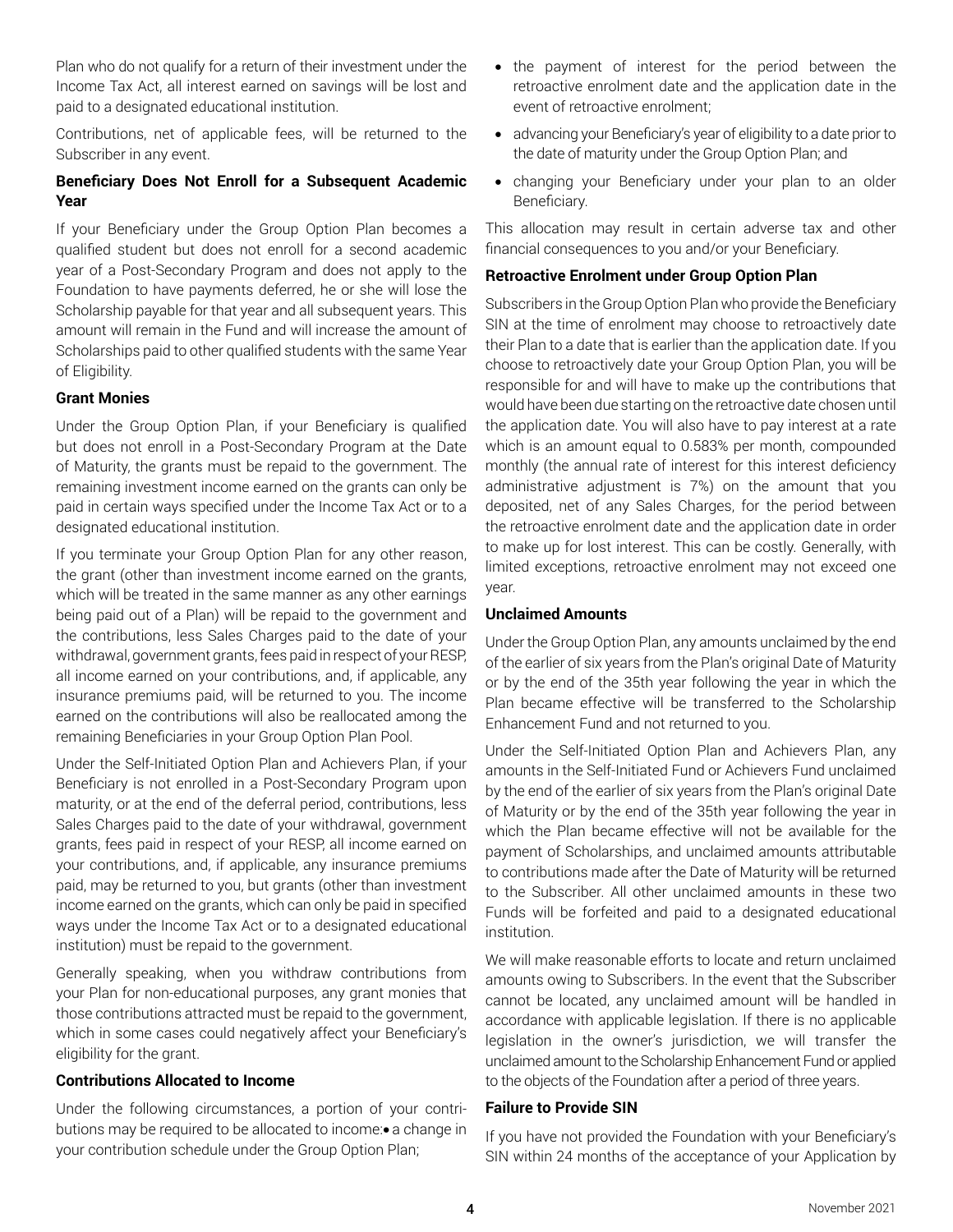the Foundation (or such longer period as may be agreed to by the Foundation), your Contributions (less applicable fees) and any income earned on your Contributions will be returned to you. In these circumstances, any income earned on your Contributions will be taxed in your hands.

### **Subscriber cannot be Located**

If a Subscriber cannot be located by the Foundation at the Subscriber's last known address by the end of the sixth year following the original Date of Maturity of the Subscriber's Scholarship Agreement, the Subscriber's Contributions (after deduction of applicable fees) will be forfeited.

### **Discretion of the Scholarship Committee**

The Scholarship Committee has discretion to vary the terms of any plan upon request by the Subscriber or Beneficiary. However, it is possible that the decisions made by the Committee may not be in accord with the desires of the Subscriber or Beneficiary. Further, such discretionary decisions may result in the loss of Scholarships and investment income. Decisions of the Scholarship Committee may be appealed to CEFI's board of directors.

## **Status of the Foundation and Children's Education Trust of Canada (CETC)**

Neither the Foundation nor CETC is registered as a trust company in any province or territory of Canada.

Rather, the Foundation sponsors education savings plans to be marketed to the public.

# **Conflicts of Interest**

In the course of providing services to you, there will be situations where a conflict will arise between our interests and yours. These conflicts may be actual conflicts of interest or you may perceive that we have a conflict of interest. Conflicts can give rise to a concern that we or our representatives may act or will act with a view to their own business or personal interest which may result in our or our representative's financial gain. Conflicts can also arise in circumstances where there are differing interests amongst clients, which may lead to a perception that we will be favouring a client or set of clients over other clients.

Conflicts of interest inherent in our actions as the manager and administrator of the Plans are addressed in the best interests of the Plans. We refer those conflicts of interest and how we address them to the independent review committee (**IRC**) of the Plans. You can access the IRC's annual report to Plan holders here https://www.cefi.ca/regulatory-documents/ for a description of the conflicts of interest we have referred to the IRC, in our capacity as the manager and administrator of the Plans.

We encourage you to review our Conflicts Disclosure which is attached to this brochure, which describes the conflicts of interest inherent in our and our representatives' activities as the distributor of the Plans. Canadian securities laws require us to take reasonable steps to identify and respond to material conflicts of interest in your best interest and tell you about them. Our Conflicts Disclosure identifies which conflicts of interest we consider are material when we and our representatives distribute the Plans to you. We also describe the potential impact on and risk that the conflict could pose to you and how we address the conflict to minimize its impact and risks to you and our other clients.

# **Outside Business Activities**

Outside business activities are any business activities that your Dealing Representative conducts that are not the sale and service of a Plan through CEFI. If your Dealing Representative conducts outside business activities with you, you must be aware that such activities are not the business of CEFI. We do not supervise or review these activities to determine their suitability or if they meet your needs or objectives.

If your Dealing Representative recommends any purchase or service, other than a purchase or service under a Plan offered by us, this is being offered in their personal capacity or in their capacity as an agent, employee or representative of a company other than CEFI. We are not liable for any losses, expenses, costs, claims, damages or liabilities arising from or resulting from such activities.

Many of our representatives are also licenced to sell insurance, as well as being registered to sell our Plans. Their activities as an insurance agent are not supervised or reviewed by us, nor is this done through us.

# **Referral Arrangements**

We engage in certain marketing and sales generation practices. For example, we enter into agreements with certain entities that have access to information on families welcoming newborn children into their families. These entities, with or without additional terms relating to CEFI marketing undertaken through their publication, sell lists of contact information for such individuals or families who may be interested in providing for their new child's education through the purchase of a registered education savings plan. All subscribers receive full written disclosure of this referral arrangement before or at the time they purchase their Plan.

# **Dispute Resolution**

If you make a complaint to us about Children's Education Funds Inc. or any of our representatives and are not satisfied with our resolution of the matter, we will make independent dispute resolution or mediation services available to you at our expense as set out below.

### **The Ombudsman for Banking Services and Investments (OBSI)**

OBSI is an organization independent of government and the financial services industry, which investigates unresolved complaints from individuals and small businesses about financial services firms. OBSI provides an independent and impartial process for the investigation and resolution of complaints about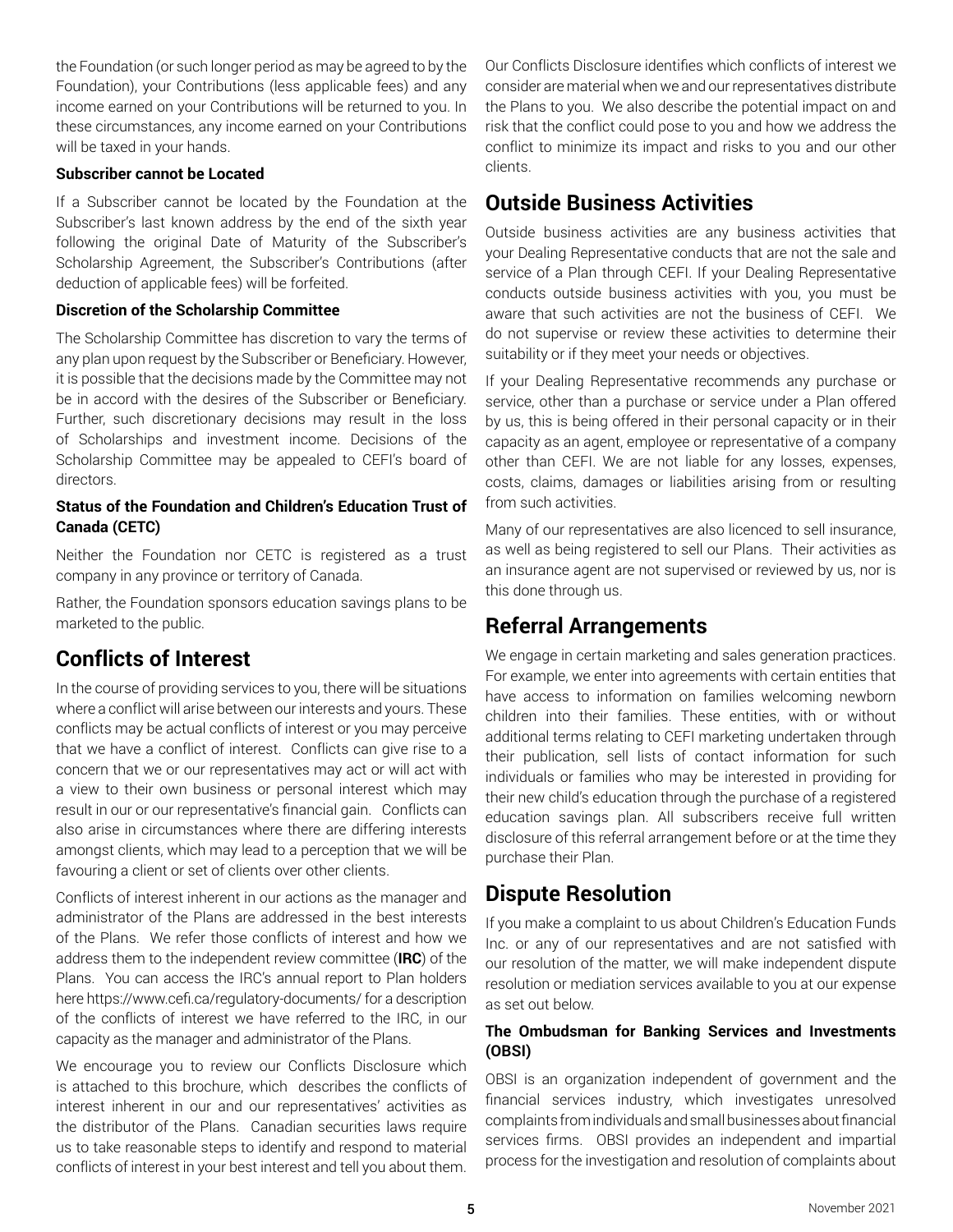the provision of financial services to clients. The OBSI process is free of charge and is confidential. For more information, OBSI can be contacted by telephone in Toronto at (416) 287-2877, or toll free at 1-888-451-4519 or by email at **ombudsman@obsi.ca**, or through their website at: www.obsi.ca.

# **For Quebec Residents**

In Québec, the Autorité des marchés financiers (AMF) provides dispute resolution services at no charge to subscribers who reside in Québec. The AMF can be reached toll-free at 1-877- 525-0337 or through their website at: www.lautorite.gc.ca.

# **Costs to You**

## **Compensation Practices and Fees**

There are fees associated with all of our Plans. At the time you choose to enrol, you will have received the Plans' prospectus. Part A of the Plans' prospectus is a summary of the plan type that applies to you. Together, the Prospectus and the Plan Summary set out in detail what fees and costs are associated with the plan type that applies to you. Please read the prospectus and your Plan Summary carefully.

### • **Fees You Pay**

The Sales Charge and Depository Fee are deducted from your Contributions. They reduce the amount that gets invested in your Plan, which will reduce the amount available for EAPs.

### • **Fees the Plans Pay**

The Portfolio Management fee (Group Option Plan only), Trustee and Custodian Fee (Group Option Plan only) annual Administration Fee, IRC fees and board of directors fees are each payable from the Plan's Income. You don't pay these fees directly. These fees affect you because they reduce the Plan's returns which reduces the amount available for EAPs.

### • **Transaction Fees**

Depending on your circumstances and /or changes you may request, you may incur Transaction Fees. Certain changes or requests may be subject to Transaction Fees. These fees differ between our Plans. They range from \$18.0 to \$50.00 plus applicable taxes.

In exchange for selling the Plans, we receive a portion of the sales charges paid by Subscribers. We use this money to pay for our costs of distribution and to pay compensation to our dealing representatives for their services in distributing the Plans and, in respect of the Self-Initiated Option Plan, for their ongoing services to Subscribers during the life of those Plans.

The commissions, fees, charges, management fees and ongoing charges described in this section affect investment returns in your Plan and your RESP, because they reduce the amount of the investment return to you. When considering the fees charged to your Plan and RESP, you should note that a fee charged to your Plan and RESP will compound

over time as a deduction to the overall value of your Plan and RESP. Every dollar taken out to cover fees is one less dollar left to invest in your RESP to compound and grow over time.

# **Reporting to You**

## **Statements**

CEFI will deliver an account statement to you once per year. However, you may contact your CEFI Dealing Representative at any time to learn of the status of your scholarship plan investment.

A CEFI statement includes all of the following information for each transaction during the year:

- (a) the date of the transaction;
- (b) the type of transaction;
- (c) the name of the plan and number of units;
- (d) the frequency of the contribution (e.g. monthly, yearly, single etc.)
- (e) the total estimated cost of contributions to maturity

A CEFI statement includes all of the following information about the plan balance:

- (a) the current year and life to date amount of contributions made;
- (b) the current year and life to date amount of Sales Charges;
- (c) current year and life to date amount of depository fees;
- (d) current year and life to date amount of administration fees;
- (e) current year and life to date amount of insurance premiums
- (f) current year and life to date amount of principal invested
- (g) current year and life to date amount of CESG grants
- (h) current year and life to date amount of investment income earned.

Additionally the following disclosure is included as part of the annual subscriber account statement:

- (a) the amount of any referral fee received from a third party (if any) for the current year;
- (b) a definition of who the Children's Educational Foundation of Canada is and the Children's Education Trust of Canada;
- (c) a definition of what a plan, unit and mode is;
- (d) a detailed description of the amounts deducted from subscriber contributions; and,
- (e) total amount returned to the client if the client ceased to make prescribed payments.

# **Benchmarks**

When analyzing how well your investment is performing, you can compare it against an appropriate benchmark. Benchmarks show the performance over time of a select group of securities. We use certain benchmark indexes for comparison against Plan performance in each Plan's Management Report of Fund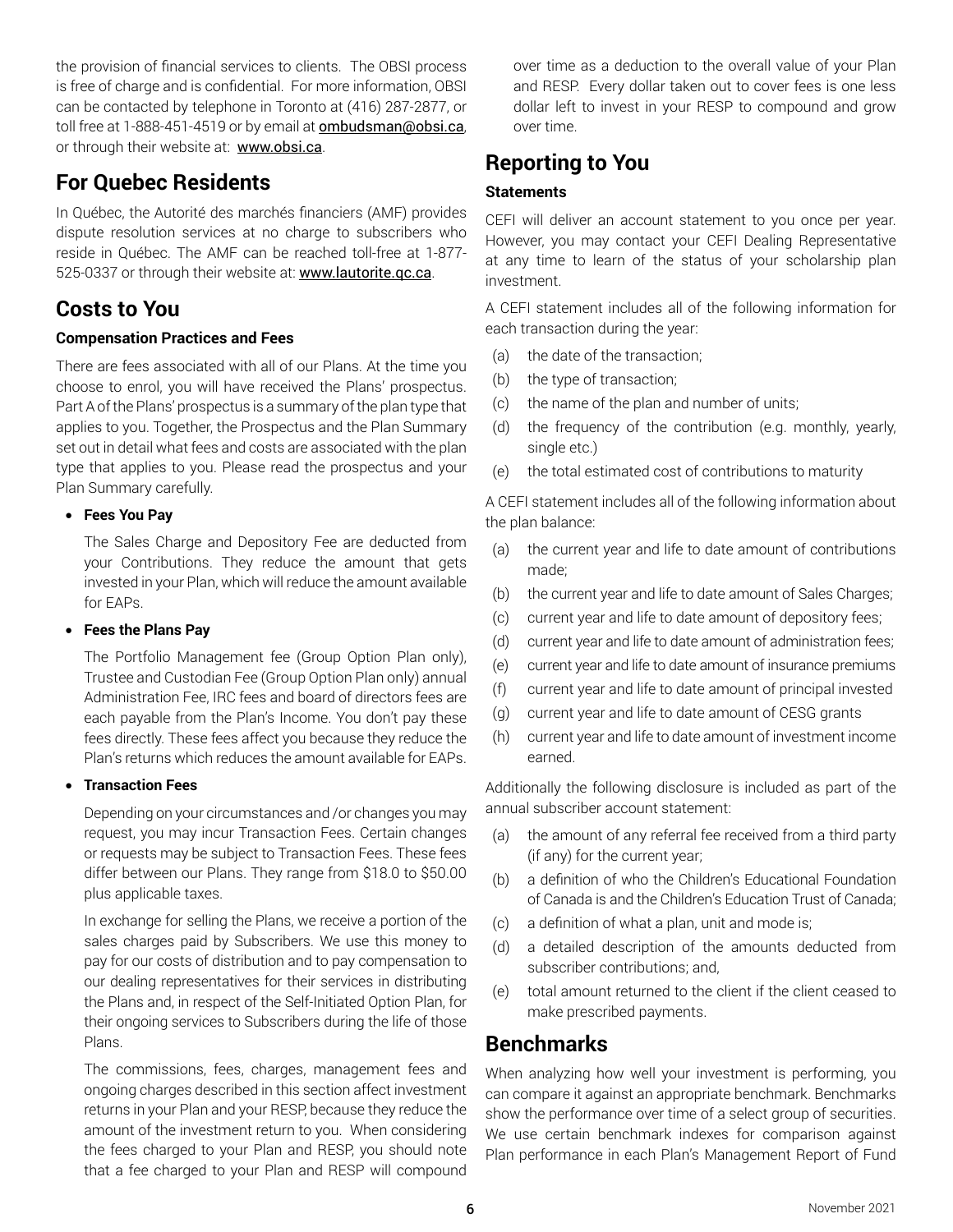Performance. This is a document that comments on the Plan's investment performance over the past year and discusses factors that had a major effect on how well the investments performed. Any changes to the risks the Plan is willing to take in investing and any trends that could affect the Plan's performance in the future are also discussed. This document is available at www.SEDAR.com.

The benchmarks used try, as far as possible, to compare apples to apples. In other words, we use the indexes that contain the same or similar investments and investment objectives as those contained in CEFI plans: i.e. the Group Option Plan, the Achievers Plan or the Self-initiated Option Plan - which are generally lower risk investments. Also, benchmarks do not include operating charges, transaction charges or other expenses related to the cost of investing. So it is important for you to consider those as well, as they will affect the bottom line performance of your investment with our Plans. If you have any questions about the benchmarks we use or how benchmarks are used generally, please speak to your CEFI dealing representative.

# **Our Suitability Obligation and the Information we must Collect**

CEFI and its representatives have an obligation to assess whether a Plan is suitable for you before it recommends enrolment in any Plan. CEFI and our representatives must put your interests first in making any recommendation to you. This requires that we know all relevant information about you, your financial circumstances, employment, net worth, investment objectives, time horizon, risk tolerance and risk capacity and your general knowledge of and experience with investing. It also requires that we and each of our representatives understand the Plans we offer to determine whether they fit with your needs and objectives.

To meet this obligation, CEFI and its representatives collect the following information from you:

| Full Name and Address             | Age                                        |
|-----------------------------------|--------------------------------------------|
| Employer                          | Investment Knowledge                       |
| Assets, Liabilities and Net Worth | Spouse and Dependent Info                  |
| Annual Income                     | Time Horizon for Investing                 |
| Risk Tolerance                    | Affordability Calculation<br>(as required) |

Expenses (as required)

### **Description of some of the terms used above:**

**Investment knowledge**: means a person's general level of understanding about investments. Investment knowledge includes your level of understanding about how investments can make money, the different types of investments and the risks that they carry. We also ask you about your experience in investing.

**Risk tolerance**: means the degree of variability in investment returns that an investor is willing to withstand. This differs from risk capacity, which is a more objective standard based on your financial circumstances – and generally refers to your financial ability to withstand any downturns in the markets.

**Time horizon for investing**: means the period for which an investor expects to hold an investment for a specific goal. In the case of a scholarship plan, the time horizon would be the amount of time until the beneficiary plans to start postsecondary education.

**Affordability calculation**: One of the first steps in opening a CET scholarship plan with required ongoing contributions is the affordability calculation. The affordability calculation is useful in making sure that you have the means to make plan contributions for the duration of the plan. The affordability calculation includes your income and expense information in assessing how much you can contribute to a plan with required ongoing contributions.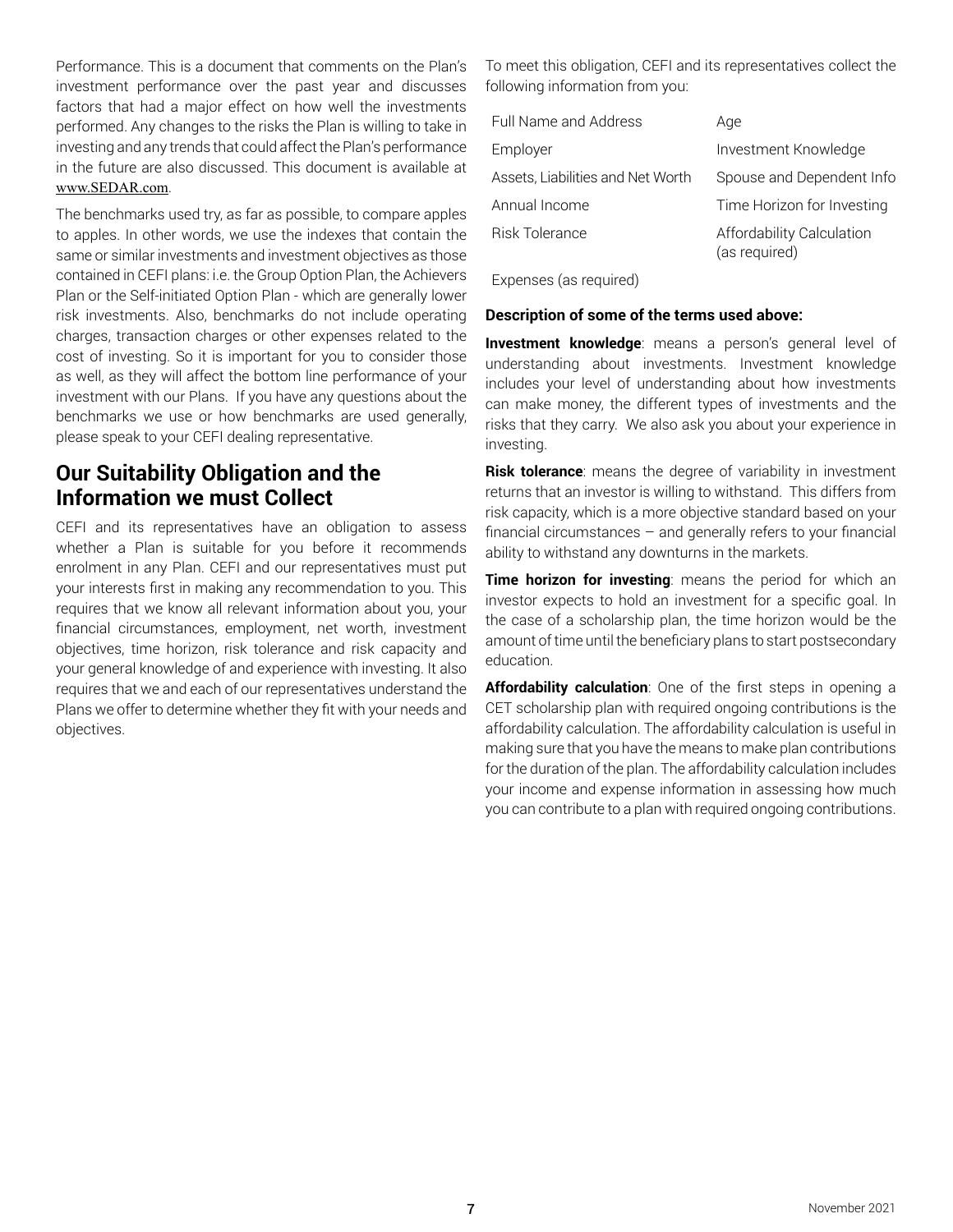

# **Conflicts of Interest – What are they, how do they Impact you and how do we address them?**

Children's Education Funds Inc. (**CEFI** or **we**) manages, administers and sells scholarship or education savings plans (the **Plans**) known as The Children's Education Trust of Canada.

In the course of providing services to you, there will be situations where a conflict will arise between our interests and yours. These conflicts may be actual conflicts of interest or you may perceive that we have a conflict of interest. Conflicts can give rise to a concern that we or our representatives may act or will act with a view to their own business or personal interest which may result in our or our representative's financial gain. Conflicts can also arise in circumstances where there are differing interests amongst clients, which may lead to a perception that we will be favouring a client or set of clients over other clients.

We seek to identify conflicts and if we conclude we have a conflict of interest, we address it in the best interests of the Plans and our clients. We seek to avoid or minimize conflicts where reasonably possible. We seek to avoid actual or perceived favouritism or discrimination amongst clients and to ensure that no client receives preferential treatment over another in providing financial products and services to you.

Conflicts of interest inherent in our actions as the manager and administrator of the Plans are addressed in the best interests of the Plans. We refer those conflicts of interest and how we address them to the independent review committee (**IRC**) of the Plans. You can access the IRC's annual report to Plan holders here **https://www.cefi.ca/regulatory-documents/** for a description of the conflicts of interest we have referred to the IRC, in our capacity as the manager and administrator of the Plans.

This document describes the conflicts of interest inherent in our and our representatives' activities as the distributor of the Plans. Canadian securities laws require us to take reasonable steps to identify and respond to material conflicts of interest in your best interest and tell you about them. This Conflicts Disclosure identifies which conflicts of interest we consider are material when we and our representatives distribute the Plans to you. We also describe the potential impact on and risk that the conflict could pose to you and how we address the conflict to minimize its impact and risks to you and our other clients.

where our interests may compete with yours, we will always strive to give your interests priority to ours, which allows you to be confident that we address conflicts in your best interest. Generally speaking and unless otherwise specified, we deal with and manage conflicts as follows:

- We avoid conflicts which are prohibited by law as well as conflicts that we cannot effectively control.
- Our representatives are required to comply with various policies and procedures, which are designed to seek to ensure that our representatives follow ethical and client-first business practices. These policies and procedures include our code of Conduct. We have a robust oversight process and provide training to our representatives to ensure that these policies and procedures are effective.
- We control or manage acceptable conflicts by physically separating different business functions and restricting the internal exchange of information.
- For each material conflict, we seek to resolve it in your best interest.
- We disclose information about conflicts material to you so that you can assess independently if these conflicts are significant to you.

### **Material Conflicts of Interest**

Below is important information that will help you be fully informed about our material conflicts of interest in our capacity as distributor of the Plans.

### **CEFI only distributes the Plans**

CEFI and its representatives are only permitted to recommend that you invest in the Plans. It is the nature of our business model and our securities registration that requires us to focus only on the Plans. Although we will always consider whether an investment in the Plans is suitable for you, based on the information you provide us about, among other things, your investment goals, your financial circumstances and risk profile, we will not consider whether any other investment product or service would be better, worse or equal in meeting your investment needs and objectives.

In situations that we do not or cannot avoid a conflict of interest,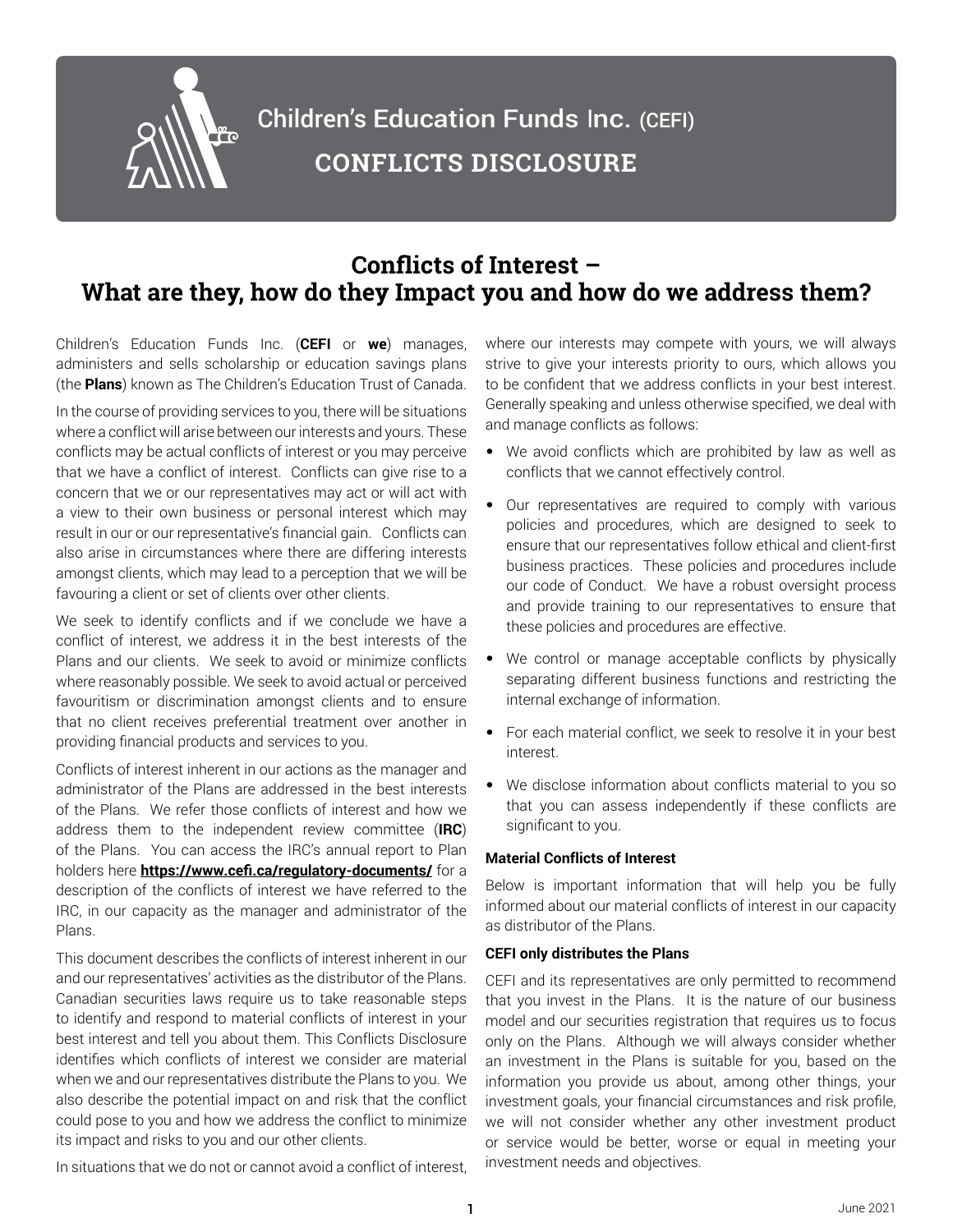#### **Relationships with the Plans**

CEFI is a separate company to the Children's Educational Foundation of Canada (the **Foundation**). The Foundation is under common management with CEFI and directors of CEFI are also directors of the Foundation. The Foundation also has independent directors. Notwithstanding the common management and directors, the business of CEFI as distributor of the Plans is operated separately from the Foundation. It is the business model of CEFI and the Foundation that our mutual focus is on the sponsorship, administration, management and distribution of the Plans. Among other things, in this way we can achieve cost savings for the Plans and our clients. We consider that our relationship means we share a common objective of better serving the financial needs of our clients.

### **Compensation of CEFI as Distributor**

Compensation paid to CEFI as distributor is in the form of the sales charges you pay to us in connection with your investment in the Plans. Administration fees are charged to the Plans and these administration fees are paid to compensate CEFI as manager and administrator of the Plans. You receive information about the sales charges before you decide to invest in the Plans and the prospectus for the Plans set out this information.

### **Compensation to CEFI in Sale of Plan Completion Insurance**

When you invest in the Group Plan (other than via a one-time payment and in other specified circumstances), you are required to buy completion insurance and you pay premiums to the insurance company (CUMIS Life Insurance Company). We are compensated by CUMIS for our administration of this insurance and the processing of the premiums through payment to us of 67% of the premiums. This information is disclosed to clients in the prospectus of the Plans and is brought to your attention before you invest in the Group Plan. We ensure that the fees received are commensurate with our services in processing the premiums.

#### **Compensation of Representatives and Branch Managers**

Our representatives are compensated for their services to you, and for distributing the Plans through commissions. They receive a portion of the sales charges that you pay when you open a Plan. These sales charges may differ depending on the Plan you open. Representatives' income therefore is dependent on the amount of units you agree to purchase in the case of a Group Option Plan or in the case of an Achievers Plan, the amount you decide to contribute. This may incent them to encourage you to acquire additional units or contribute more to a Plan or a specific Plan. You will receive full written disclosure of the sales charge between different Plans before you purchase your Plan.

The Self-Initiated Option Plan, unlike the other Plans that we administer, includes an option for you to not make contributions and only consist of the Canada Learning Bond. In this case, a sales charge does not apply and we pay the representative's commission from our revenues. A Self-Initiated Option Plan can also be opened when a Group Option Plan is automatically

transferred to the Self-Initiated Option Plan. When this happens, no compensation is paid to the representative.

Except for the circumstances described above, the sales charge for the Self-Initiated Option Plan is \$200 per plan and the representative earns a smaller commission on the sale of a Self-Initiated Option Plan when compared with our other two Plans. However, when representatives sell Self-Initiated Option Plans and when Contributions are made, representatives are eligible to earn ongoing quarterly compensation of 0.75% , which we pay from our revenues, for ongoing services to you during the life of your Plan, for the life of your Self-Initiated Option Plan based on the amounts in the Plan at the end of each quarter.

Our policies and procedures require representatives to only make recommendations that are suitable for you, based on your financial circumstances and investment objectives, and that put your interests first. Representatives are subject to financial penalties (deductions from future commission payments or rebates) if you cancel or change your Plan to reduce your investment within a specified period of time. In this way, we seek to mitigate this conflict of interest in your best interest.

Branch managers are responsible for supervising representatives. They are paid commissions and compensation based on the amounts sold by the representatives they supervise. This may incent branch managers to approve applications for a Plan when it may not be suitable for the subscriber. We address this conflict of interest through supervision of branch managers, by individuals whose sole focus is ensuring compliance, in particular ensuring that all applications for Plans are suitable for the clients. These individuals are compensated by salary and have authority to reject applications if they consider that they are not suitable for you.

### **Sales Incentives provided by CEFI**

We provide sales incentives to our representatives, including rewards, such as qualifications for annual off-site educational conferences that we pay for. This may give rise to a perception that representatives are incented to encourage you to acquire additional units or contribute more to a Plan.

Our policies and procedures require representatives to only make recommendations that are suitable for you, based on your financial circumstances and investment objectives, and that put your interests first. Representatives are subject to financial penalties if you cancel or change your Plan to reduce your investment within a specific period of time. We also seek to structure awards to ensure they do not influence recommendations. In this way, we seek to mitigate this conflict of interest in your best interest.

#### **Outside Activities of Representatives**

Our representatives may carry on other business activities, hold officer, director or other positions of influence with entities unrelated to CEFI, or participate in community events or initiatives. For instance, many of our representatives are licenced to sell you insurance. Although we take no responsibility for our representative's actions with you that are derived from